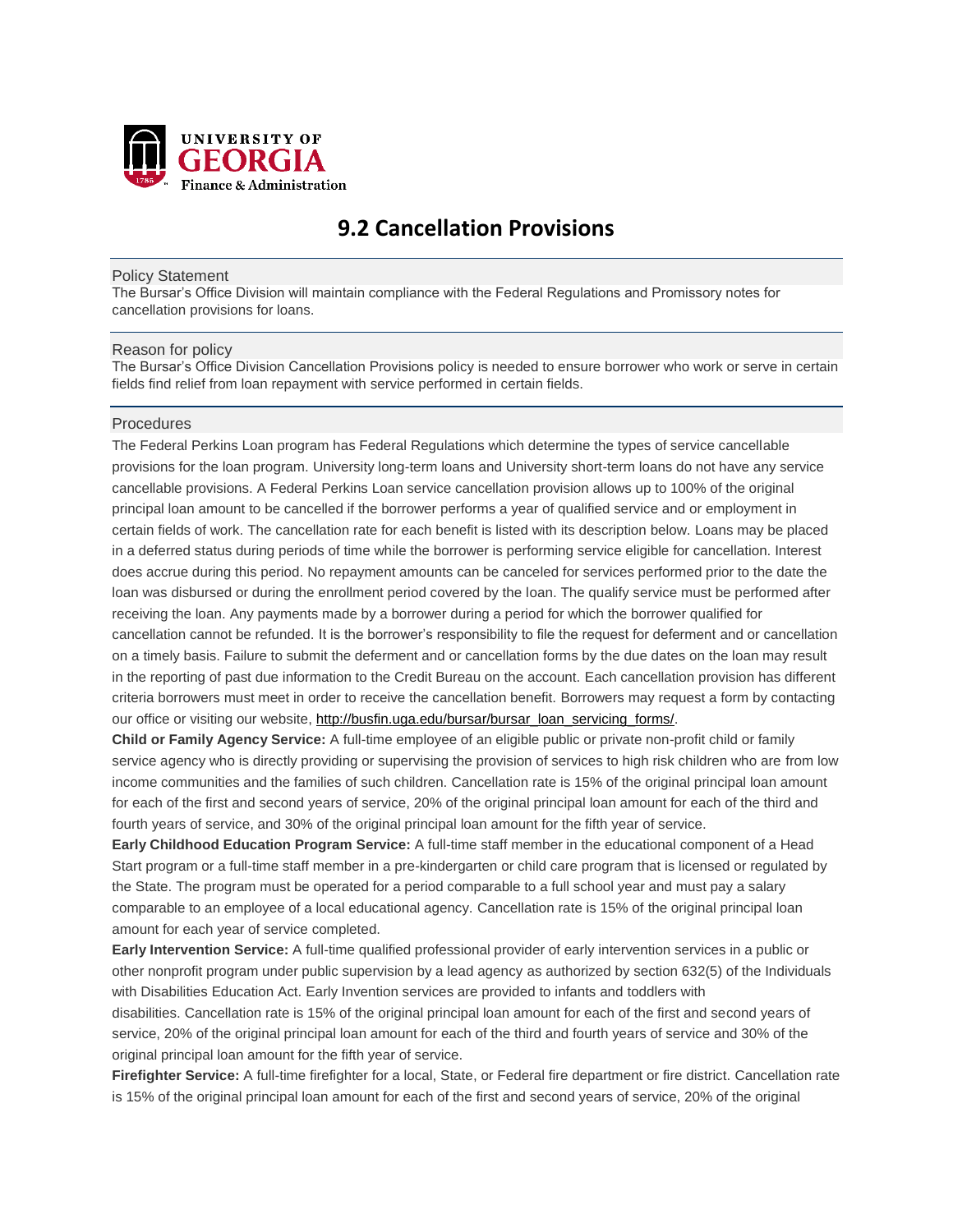principal loan amount for each of the third and fourth years of service, and 30% of the original principal loan amount for the fifth year of service.

**Law Enforcement Service:** A full-time law enforcement officer for an eligible local, State, or Federal law enforcement agency. Cancellation rate is 15% of the original principal loan amount for each of the first and second years of service, 20% of the original principal loan amount for each of the third and fourth years of service, and 30% of the original principal loan amount for the fifth year of service.

**Librarian Service:** A full-time librarian who has a master's degree in library science and is employed in an elementary or secondary school that is eligible for assistance under part A of title I of the Elementary and Secondary Education Act of 1965, or who is employed in a public library that serves a geographic area that contains one or more such schools. Cancellation rate is 15% of the original principal loan amount for each of the first and second years of service, 20% of the original principal loan amount for each of the third and fourth years of service, and 30% of the original principal loan amount for the fifth year of service.

**Military Service:** A member of the Armed Forces of the United States in an area of hostilities that qualifies for special pay under section 310 of Title 37 US Code. For qualifying service that ended before August 14, 2008 can cancel up to 50% of the original principal loan amount and a cancellation rate 12.5% of the original principal loan amount for each year of service completed. For qualifying service that began on or after August 15, 2008 can cancel up to 100% of the original principal loan amount and a cancellation rate of 15% of the original principal loan amount for each of the first and second years of service, 20% of the original principal loan amount for each of the third and fourth years of service, and 30% of the original principal loan amount for the fifth year of service.

**Nurse or Medical Technician Service:** A full-time nurse or medical technician providing health care services. Cancellation rate is 15% of the original principal loan amount for each of the first and second years of service, 20% of the original principal loan amount for each of the third and fourth years of service, and 30% of the original principal loan amount for the fifth year of service.

**Peace Corp or Americorp\*VISTA Volunteer Service:** A volunteer under the Peace Corps Act or a volunteer under the Domestic Volunteer Service Act of 1973 (ACTION programs). For qualifying service, borrowers can cancel up to 70% of the original principal loan amount at a cancellation rate of 15% of the original principal loan amount for each of the first and second years of service and 20% of the original principal loan amount for each of the third and fourth years of service.

**Public Defender Attorneys Service:** A full-time attorney employed in a defender organization established in accordance with section  $3006A(g)(2)$  of title 18, US Code. Cancellation rate is 15% of the original principal loan amount for each of the first and second years of service, 20% of the original principal loan amount for each of the third and fourth years of service, and 30% of the original principal loan amount for the fifth year of service.

**Speech Pathologists Service:** A full-time speech language pathologist who has a master's degree and who is working exclusively with schools that are eligible for assistance under title I of the Elementary and Secondary Education Act of 1965. Cancellation rate is 15% of the original principal loan amount for each of the first and second years of service, 20% of the original principal loan amount for each of the third and fourth years of service, and 30% of the original principal loan amount for the fifth year of service.

**Teacher Service:** (1) A full-time teacher in a public or other non-profit elementary or secondary school or in a school or location operated by an educational service agency that has been designated by the Department in accordance with the provisions of section 465(a)(2) of the Act as a school with a high concentration of students from low income families. An official Directory of designated low income schools and locations operated by educational services agencies is published annually by the Department. (2) A full-time special teacher in a public or other non-profit elementary or secondary school system, including a system administered by an educational service agency (3) A fulltime teacher in a public or other non-profit elementary or secondary school system who teaches mathematics, science, foreign languages, bilingual education or any other field of expertise that is determined by the State Department of Education to have a shortage of qualified teachers in that State. Cancellation rate is 15% of the original principal loan amount for each of the first and second years of service, 20% of the original principal loan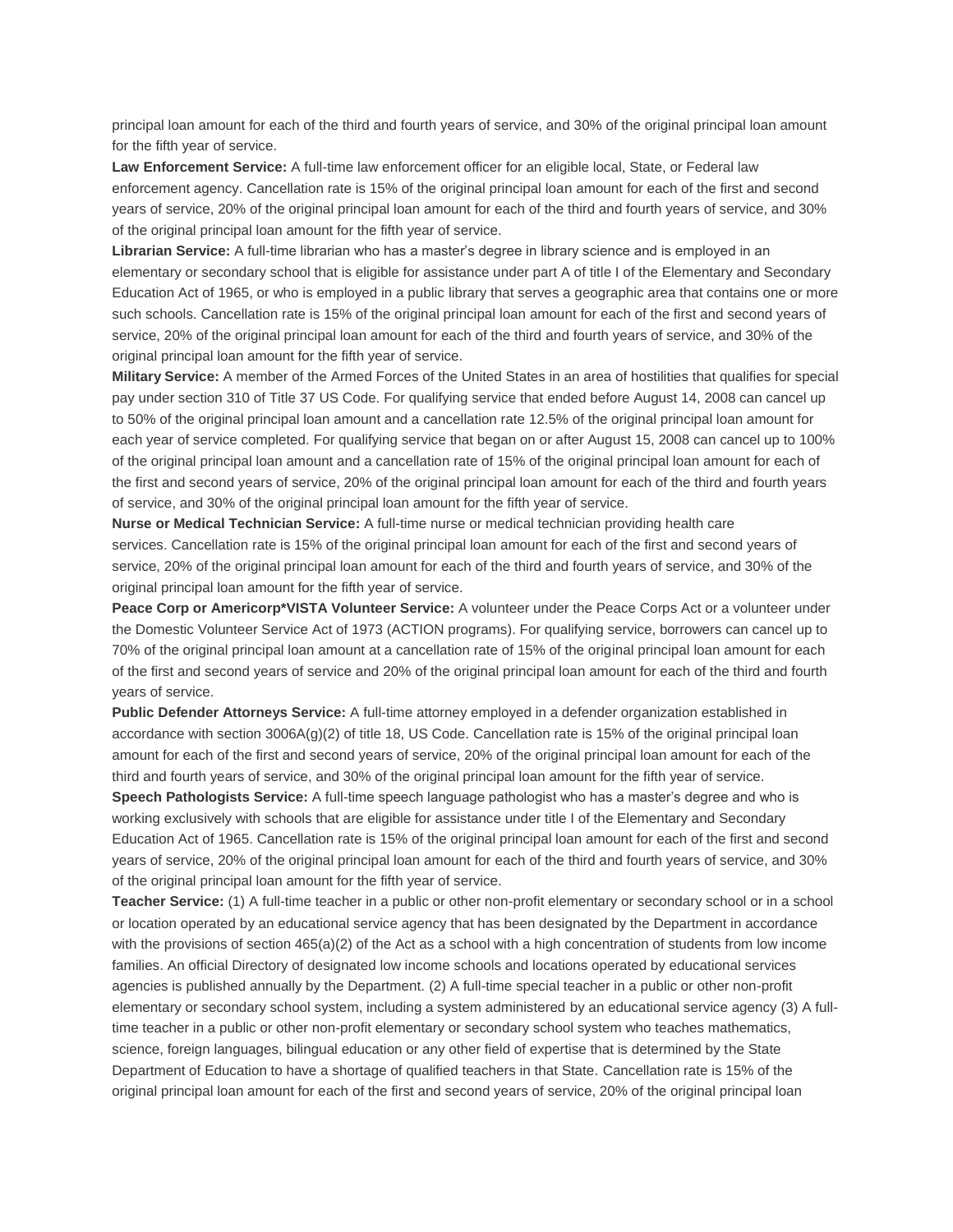amount for each of the third and fourth years of service, and 30% of the original principal loan amount for the fifth year of service.

**Tribal College or University Faculty Member Service:** A full-time faculty member at a tribal college or university as defined in the Higher Education Act Section 316 of title 20, US Code. Cancellation rate is 15% of the original principal loan amount for each of the first and second years of service, 20% of the original principal loan amount for each of the third and fourth years of service, and 30% of the original principal loan amount for the fifth year of service.

## Forms/Instructions

Deferment or Partial Cancellation Certification Form:

## http://www.busfin.uga.edu/bursar/ls\_deferment\_cancellation.pdf

Teacher Cancellation Low Income Directory:

## <https://www.tcli.ed.gov/CBSWebApp/tcli/TCLIPubSchoolSearch.jsp> UGA Perkins Loan Information:

## [http://busfin.uga.edu/bursar/bursar\\_perkins\\_loan/](http://busfin.uga.edu/bursar/bursar_perkins_loan/)

Additional contacts

Michele Sellers

Phone Number: 706-542-2965

### Policy definitions

**A Year of Qualified Service:** Twelve consecutive months of service where the borrower must work full-time.

#### **Responsibilities**

Responsible University Senior Administrator: Vice President for Finance & Administration Responsible

University Administrator: Associate Vice President - Finance Division

Policy Owner: Bursar's Office Division Policy Contact: Michele Sellers Phone Number: 706-[542-2965](mailto:amsell@uga.edu) 

### Record Retention

This series documents payments, adjustments, draw advances, address and status changes, cancellations, deferments, and postponements on borrower's accounts.

**Retention:** 5 years after loan is paid, BOR [0472-06-015](http://www.usg.edu/records_management/schedules/934) **Federal Code:**34 [C.F.R.](http://www.usg.edu/records_management/schedules/934) 674

Related information Elementary and Secondary Education Act of 1965:

## <http://www2.ed.gov/policy/elsec/leg/esea02/beginning.html>

Higher Education Act:

<http://www2.ed.gov/policy/highered/leg/hea08/index.html> Individuals with Disabilities Education Act:

<http://idea.ed.gov/> United States Code:

<http://www.gpo.gov/fdsys/browse/collectionUScode.action?collectionCode=USCODE>